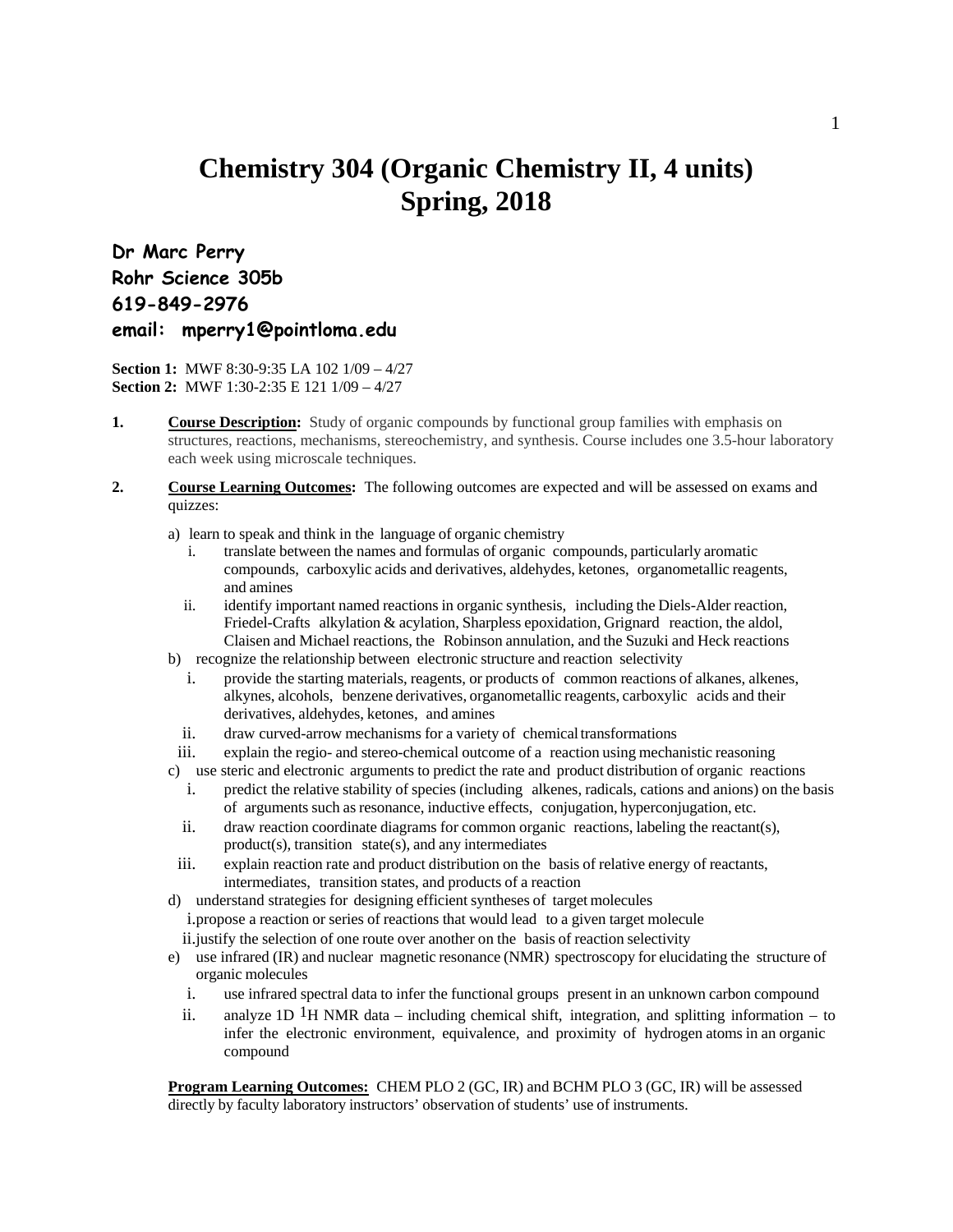**3. Texts:** Janice Gorzynski Smith, **Organic Chemistry**,  $5<sup>th</sup>$  edition, McGraw-Hill Publishing, 2017. You are expected to purchase a copy of this text.

**CONNECT Allocation:** This is a web based homework site. You are required to purchase access. If you bought a new book from the book store you already received access to CONNECT in your bundle. Our section web address is https://connect.mheducation.com/class/m-perry-all-sections-2. A stand alone copy of CONNECT can be purchased online, which includes the e-book.

Janice Gorzynski Smith, **Study Guide / Solutions Manual to Accompany Organic Chemistry**. You might want to purchase a copy of this book.

**Preparing for Your ACS Examination in Organic Chemistry, The Official Guide**, published by the American Chemical Society is an optional but useful aid in preparing for the final exam.

- **4. Molecular Models:** You will find that a set of molecular models is very useful in this course.
- **5. Internet Resources and Communication:** You will be required to access this course on Canvas. I will place chapter notes for the class on this sight that you will have to print out prior to class. The notes will contain blanks which you will be required to fill in during lecture. The notes may contain some information that is not in the text. I will have the notes for a given class on-line by 10:00 p.m. the day before lecture. If I fail to provide the notes by such time, I will bring copies to class. Also, you are expected to access the CONNECT online homework site.
- **6.** Assigned Problems: You will be assigned a set of homework for every chapter to be completed online at the CONNECT web site. The assignment for each chapter includes all of the possible questions and will be due by 11:59 pm two days after the completion of a chapter in lecture. A late penalty of 10% per day past the due date will be enforced. You will be graded out of 100 points per assignment, which correlates to 10 problems. These assignments are invaluable in preparing you for the in-class exams. I strongly encourage you to solve as many problems as possible as working problems is the only practical way for learning the material, and you should try your best to solve the problems before looking at the solutions. The online homework will count for 10% of your overall course grade.
- **7. Group Work:** You will be required to perform some in-class work in groups. These groups will consist of 3-4 students and will be assigned in the beginning of the semester. Group work will consist of short assignments and quizzes as well as exam review. Group work will count toward 9% of your overall course grade.
- **8. Office Hours:** I will make every effort to be available in my office during the times I've indicated below for office hours. You are welcome to schedule an appointment or take your chances and drop by, especially if you find these times inconvenient.

## **Office Hours**

Monday: 10:45-12:00, Tuesday: 2-3 Wednesday: 10:45-12:00 Friday: 10:45-12:30

- **9. Help Sessions:** I will do my best to schedule some class time prior to each exam for me to answer any questions that you might have.
- **10. Quizzes:** There will be four quizzes worth 20 points each given over the course of the semester. These quizzes can take on different forms, which may include but are not limited to the following: take home, inclass, in-class open book, or in-class group work. These quizzes will count for 5% of your overall course grade.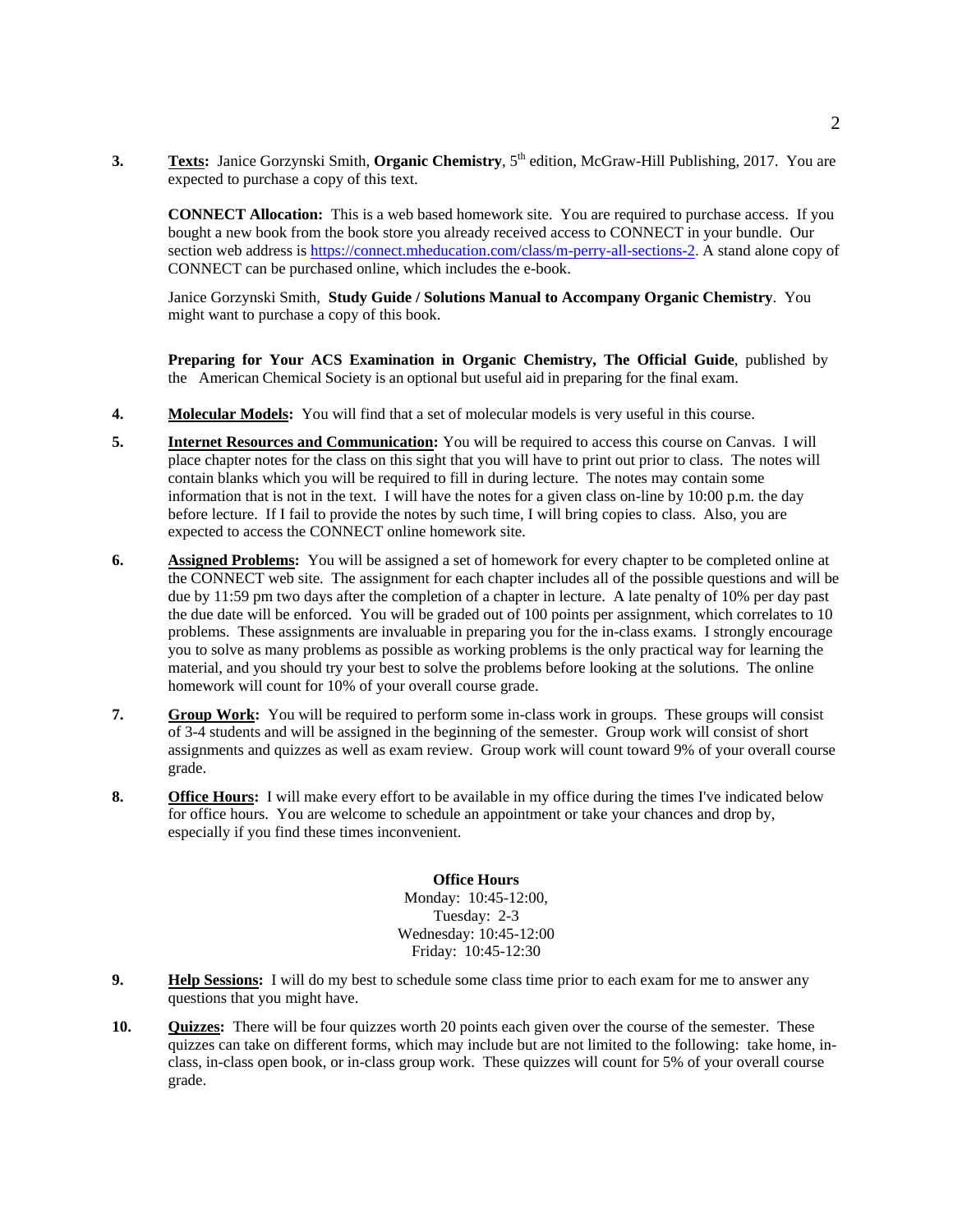## **11. Examinations:**

a) **Major Exams**: Exams will cover material in the text and the lecture material as well as any other assigned material. There will be 4 major exams worth 100 points each. These will count for 36% of your overall course grade. There will be no exam scores dropped. Exams will be comprehensive but material covered since the previous exam will be emphasized. **If you are caught cheating, you can be given a zero on that quiz or exam, and may be subject to further action as stated in university policy. Makeup examinations will be given only for excused absences provided the appropriate documentation is provided within the time frame (2 working days of the end of the excused absence). This is an absolute deadline by which you must notify me of any excused absence!** I would certainly appreciate it if you contact me the day of the examination or before the examination if you must miss an exam for any reason. My phone (849-2976) has a 24-hour message service so you may leave a message (always leave a phone number where you may be reached). If you are unable to call me then have your roommate, parents, etc. make the contact for you. If you find that there are errors in the grading of your exam, you will have two class periods after the exam has been returned to submit your exam for re-grading.

b) **Final Exam**: A mandatory final exam will be given at the time dictated by the University schedule. The final will be an American Chemical Society Exam covering the full year of Organic Chemistry. It will be all multiple choice questions. It will be worth 15% of your overall grade.

c) **Exam Schedule**: A tentative, but reasonably accurate, schedule for the 4 hour exams and final exam is given below. Changes in exam dates will be announced at least two days in advance. If you miss class and do not find out about the changes, that is your problem and it is not a valid reason for requesting a make-up exam. The date for the final exam is firm as set by University policy.

| Exam $#1$ | February 5 (Monday)   |
|-----------|-----------------------|
| Exam#2    | March 2 (Friday)      |
| Exam $#3$ | April 6 (Friday)      |
| Exam #4   | April 25 (Wednesday)  |
| Final     | May 4 (Friday 4:30-7) |

- **12.** Laboratory: You are required to participate in the laboratory portion of this class. The lab will count for 25% of your overall course grade. A laboratory specific syllabus will be provided with relevant course information. **You must earn at least 60% of the points possible in lab and earn a passing grade in the lecture in order to earn a passing grade for the class**.
- **13.** Course Grade: Your overall course grade will be based on your performance in both the lecture and laboratory. The weighting of each course activity is shown below.

| Homework       | 10% |
|----------------|-----|
| Group work     | 9%  |
| <b>Ouizzes</b> | 5%  |
| Hour exams     | 36% |
| Final          | 15% |
| Laboratory     | 25% |

Letter grades will be assigned at the end of the course based on your percentage of total possible points, according to the following APPROXIMATE scale:

| A    | $90 - 100\%$ |
|------|--------------|
| B    | $80 - 90\%$  |
| C    | $70 - 80%$   |
| D    | $60 - 70\%$  |
| NC/F | $< 60\%$     |

(+) and (–) grades will be assigned within each bracket. (There is no A+ grade.) CHE294L is graded on a Credit/No Credit basis. You must earn at least 60% of the possible points in lecture and lab to pass the course.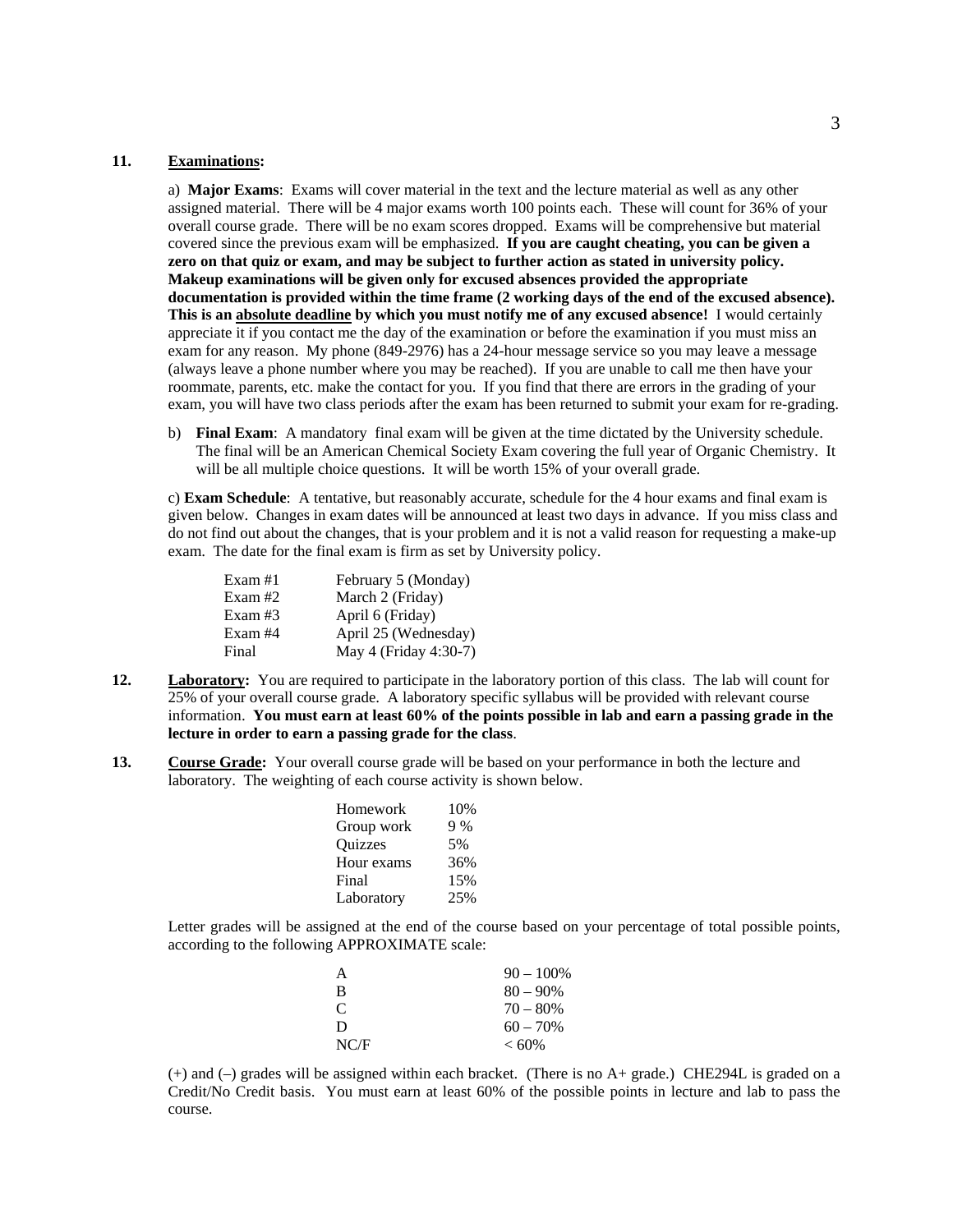- 14. **Attendance:** Attendance will be taken and will be used for advising purposes. If your absence is not excused, then you will get a zero for any group work done on that day. If you miss 20% of the total class meetings (8), you can be dropped from the course.
- 15. Course Syllabus: Listed below is a syllabus with approximate lecture coverage and approximate examination points indicated.

| Date     | Chapter | Content                           | Approximate % |
|----------|---------|-----------------------------------|---------------|
|          |         |                                   | of Lecture    |
| $1-9$    |         | Introduction                      | 100           |
| $1 - 10$ | 12      | Oxidation and Reduction           | 100           |
| $1 - 12$ | 12      | Oxidation and Reduction           | 100           |
| $1 - 17$ | 12      | Oxidation and Reduction           | 50            |
|          | 15      | Radical reactions                 | 50            |
| $1-19$   | 15      | Radical reactions                 | 100           |
| $1 - 22$ | 15      | Radical reactions                 | 100           |
| $1 - 24$ | 16      | Conjugation, Resonance, Dienes    | 100           |
| $1-26$   | 16      | Conjugation, Resonance, Dienes    | 100           |
| $1-29$   | 16      | Conjugation, Resonance, Dienes    | 100           |
| $1 - 31$ | 17      | Benzene and Aromaticity           | 100           |
| $2 - 2$  |         | Group Assignment/Review           | 100           |
| $2 - 5$  |         | <b>EXAM #1 (Chpt. 12, 15, 16)</b> |               |
| $2 - 7$  | 17      | Benzene and Aromaticity           | 100           |
| $2-9$    | 18      | Reactions of Aromatic Compounds   | 100           |
| $2 - 12$ | 18      | Reactions of Aromatic Compounds   | 100           |
| $2 - 14$ | 18      | Reactions of Aromatic Compounds   | 100           |
| $2 - 16$ | 19      | Carboxylic Acids                  | 100           |
| $2 - 19$ | 19      | Carboxylic Acids                  | 50            |
|          | 20      | Carbonyls/Organometallics         | 50            |
| $2 - 21$ | 20      | Carbonyls/Organometallics         | 100           |
| $2 - 23$ | 20      | Carbonyls/Organometallics         | 100           |
| $2 - 26$ | 20      | Carbonyls/Organometallics         | 100           |
| $2 - 28$ |         | Group Assignment/Review           | 100           |
| $3-2$    |         | <b>EXAM #2 (Chpt. 17-20)</b>      |               |
| $3-12$   | 21      | Carbonyl Addition                 | 100           |
| $3 - 14$ | 21      | Carbonyl Addition                 | 100           |
| $3-16$   | 21      | Carbonyl Addition                 | 100           |
| $3-19$   | 22      | Nucleophilic Acyl Substitution    | 100           |
| $3 - 21$ | 22      | Nucleophilic Acyl Substitution    | 100           |
| $3 - 23$ | 22      | Nucleophilic Acyl Substitution    | 100           |
| $3-26$   | 23      | Alpha Carbon Substitution         | 100           |
| $3-28$   | 23      | Alpha Carbon Substitution         | 100           |
| $4 - 4$  |         | Group Assignment/Review           | 100           |
| $4 - 6$  |         | <b>EXAM #3 (Chpt. 21-23)</b>      |               |
| $4-9$    | 24      | <b>Condensation Reactions</b>     | 100           |
| $4 - 11$ | 24      | <b>Condensation Reactions</b>     | 100           |
| $4 - 13$ | 24      | <b>Condensation Reactions</b>     | 100           |